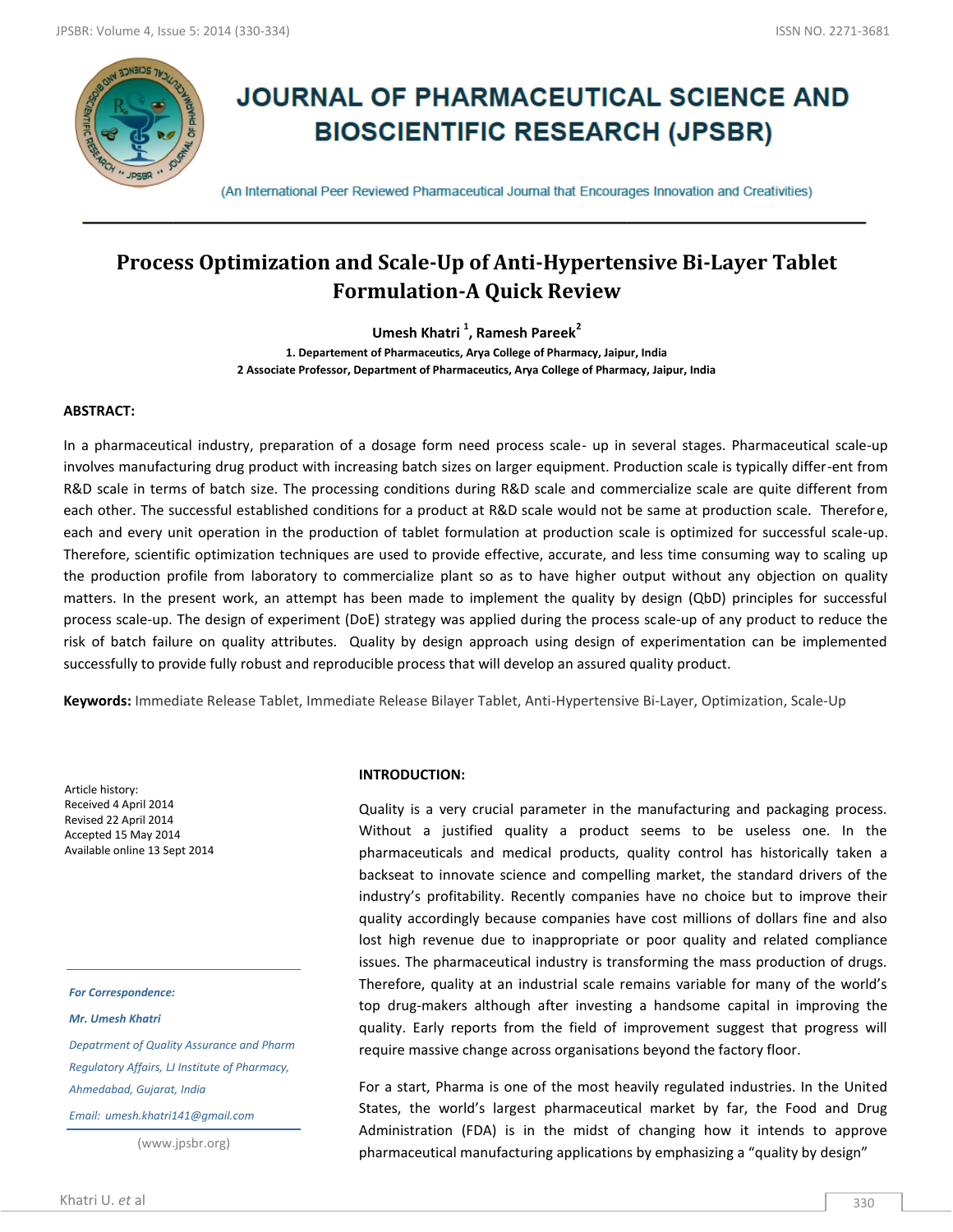model of regulatory approval compared with a "quality by testing" orientation that it used until recently. In 1980s, for instance, the primary focus of the FDA was to prevent fraudulent drugs from reaching to consumer. By the late 1990s it focused more on the "drugmakers" processes. Today FDA has taken much more on evaluating the quality of pharmaceutical manufacturing plant and networks.

In 2002, U S Food and Drug Administration (FDA) published a concept paper on current good manufacturing practice for the 21st century. This document expressed a desire that companies build quality, safety and efficacy into their new pharmaceutical and biopharmaceutical product. This concept became known as "Quality by design or QbD".

#### **Advantages of bi-layer tablets**

1. Bilayer execution with optional single layer conversion kit.1

2. Cost is lower when compared to other oral dosage forms.

3. Greatest chemical and microbial stability.

4. Objectionable odour and bitter taste can be masked by coating technique.

5. Flexible concept.

6. They are unit dosage form and offer the greatest capabilities of all oral dosage form for the greatest dose precision and the least content variability.

7. Easy to swallowing with least tendency for hang-up.

#### **Disadvantages of bilayer tablets**

1. Some drugs do not resist compression into dense compacts, owing to amorphous nature, low density character.2

2. Bitter drugs, unpleasant odour drugs, oxygen sensitive drugs may require encapsulation or coating.

3. Drugs with poor wetting, slow dissolution properties may be difficult to formulate or manufacture as a bilayer tablet.

#### **VARIOUS TECHNIQUES FOR BILAYER TABLET 3, 4**

#### A) OROS<sup>®</sup> push pulls Technology<sub>6</sub>

This system consist of mainly two or three layer among which the one or more layer are essential of the drug and other layer are consist of push layer. The drug layer mainly consists of drug along with two or more different agents. So this drug layer comprises of drug which is in poorly soluble form. There is further addition of suspending agent and osmotic agent. A semi permeable membrane surrounds the tablet core (Figure 1).



**Figure. 1:** Bilayer and tri layer OROS push pull technology

#### **B) L-OROSTM Technology**

This system used for the solubility issue Alza developed the L-OROS system where a lipid soft gel product containing drug in a dissolved state is initially manufactured and then coated with a barrier membrane, than osmotic push layer and then a semi permeable membrane, drilled with an exit orifice(Figure 2).



**Figure 2:** L–OROSTM Technology

#### **C) ENSOTROL Technology**

Solubility enhancement of an order of magnitude or to create optimized dosage form Shire laboratory use an integrated approach to drug delivery focusing on identification and incorporation of the identified enhancer into controlled release technologies (Figure3).



**Figure: 3:** EN SO TROL Technology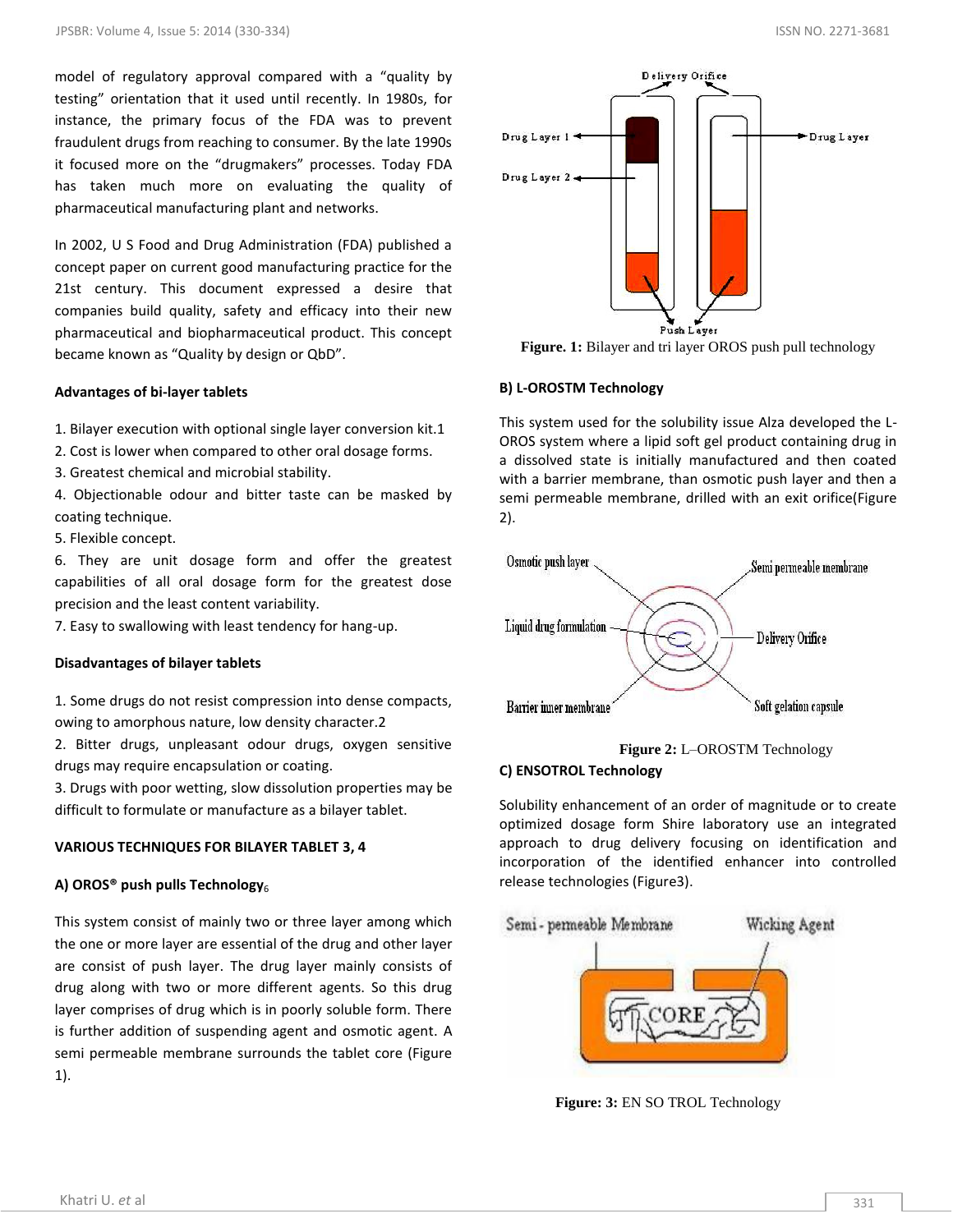## **D) DUREDAS™ Technology**

This system is also known as Elan drug technologies' Dual release drug delivery system. DUREDAS**™** Technology is a bilayer tablet which can provide immediate or sustained release of two drugs or different release rates of the same drug in one dosage form. The tableting process can provide an immediate release granulate and a modified release hydrophilic matrix complex as separate layers within the one tablet. The modified-release properties of the dosage form are provided by a combination of hydrophilic polymers.

## **E) DUROS Technology**<sup>7</sup>

The system consists from outer cylindrical titanium alloy reservoir. This reservoir has high impact strength and protects the drug molecules from enzymes. The DUROS technology is the miniature drug dispensing system that opposes like a miniature syringe and release minute quantity of concentrated form in continues and consistent from over months or year(Figure 4).





**Figure 4:** DUROS Technology

## **VARIOUS APPROACHES USED IN THE BILAYER**

#### **TABLET4,5**

## **a) Floating Drug Delivery System**

From the formulation and technological point of view, the floating drug delivery systems are considerably easy and logical approach in the development of Gastro retentive dosage fo rms (GRDFs).

## **Approaches to design Floating Drug Delivery System**

The following approaches have been used for the design of floating dosage forms of single and multiple-unit systems.

#### **Intra gastric bilayered floating tablets**

These are also compressed tablet as shown in figure and contain two layers i.e. Immediate and sustained release

## **Multiple unit type floating pills**

These systems consist of sustained release pills as 'seeds' surrounded by double layers. The inner layer consists of effervescent agents while the outer layer is of swellable membrane layer. When the system is immersed in dissolution medium at body temperature, it sinks at once and then forms swollen pills like balloons, which float as they have lower density. (Figure 5)





## **b) Polymeric Bio adhesive System**

These are designed to imbibe fluid following administration such that the outer layer becomes a viscous, tacky material that adheres to the gastric mucosa/mucus layer. This should encourage gastric retention until the adhesive forces are weakened.

These are prepared as one layer with immediate dosing and other layer with bio adhesive property.

**Disadvantages***:* The success is seen in animal models with such system has not been translated to human subjects due to differences in mucous amounts, consistency between animals and humans. The system adheres to mucous not mucosa. The mucous layer in humans would appear to slough off readily, carrying any dosage form with it. Therefore, bio adhesive dosage form would not appear to offer a solution for extended delivery of drug over a period of more than a few hours.

## **c) Swelling System**

These are designed to be sufficiently small on administration so as not to make ingestion of the dosage form difficult (e.g., less than approximately 23 mm long and less than 11 mm wide for an oval or capsule –shaped tablet whereas 10- 12mm in diameter for round tablets). On ingestion they rapidly swell or disintegrate or unfold to a size that precludes passage through the pylorus until after drug release has progressed to a required degree. Gradual erosion of the system or its breakdown into smaller particles

enables it to leave stomach. The simple bilayer tablet may contain an immediate release layer with the other layer as extended release or conventional release.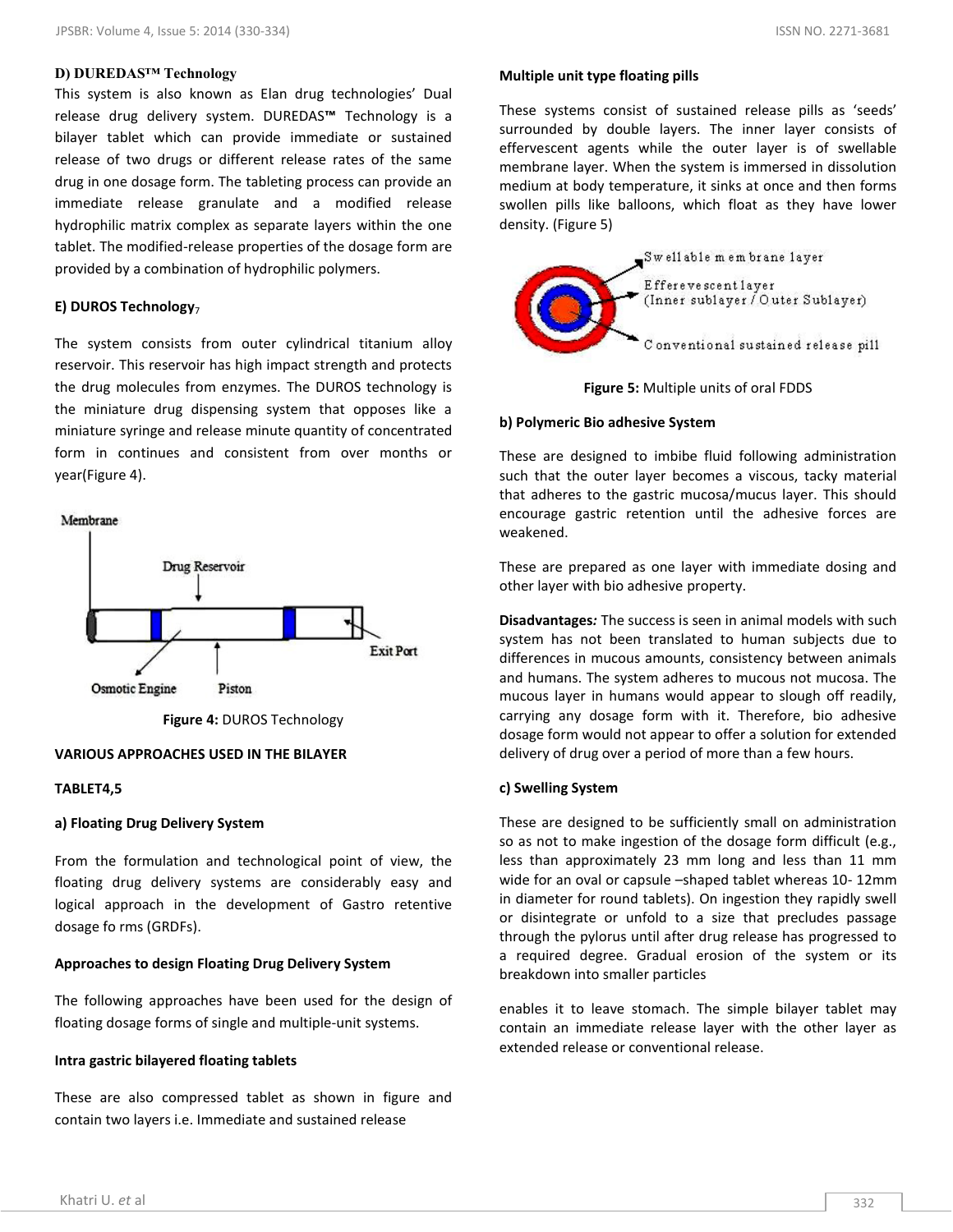## **DEVELOPMENT OF THE FORMULATION AND OPTIMIZATION OF PROCESSING CONDITIONS FOR PROCESS SCALE-UP**

#### **A. Development of the formulation**

The formulation trial range was developed by formulation and development (F&D) department at R&D centers, The formulation had already been established at the laboratory scale.

#### **B. Development of pilot batch**

Firstly, trials were done before starting manufacturing of commercial batches to have optimized conditions for the manufacturing. Although, the formulation process is optimized at R&D department but on scaling-up various parameters would change due to bulk or equipment design or processing variables etc.

#### **C. Brief manufacturing procedure**

#### **Dispensing**

All the raw materials (Active and excipients) were dispensed from warehouse under the supervision of warehouse manager to dispensing booth.

#### **Sifting**

In sifting, excipients were sifted in a vibro sifter through a 40 mesh size, materials like (Microcrystalline cellulose and Povidone K30) were sifted through 30 mesh size and collected in a separate double poly bags, and the drug was sifted through multimill having 2 mm mesh size, and collected in a separate double poly bag.

#### **Binder preparation**

Weighed amount of binder powder was soaked in water in a steam jacketed pan. Then the temperature of water was increased (upto  $80^{\circ}$ C) through steam and stirrer was started for mixing for half an hour. After that solution was cooled to  $50^{\circ}$ C.

#### **Addition of binder**

The prepared binder was added to the dry mixed powder in rapid mixer granulator (RMG) by the peristaltic pump with a constant addition rate.

## **Granulation**

Rapid mixer granulator was operated according to the prescribed standard operating procedure (SOP. The wet granulated mass was checked for optimum consistency time to time for effective granulation. The additional amount of water (if required) was added at first slow and then fast speed of impeller and slow speed of chopper for better granulation (if required).

#### **Drying**

The wet granules were dried in fluidized bed dryer to obtain coarse milled dried granules. The inlet temperature, exhaust temperature, % LOD to be achieved. The coarser dried granules were milled through 2.5 mm mill screen and again drying was done. The samples were collected and were sent to QC for testing of % w/w LOD and assay of granules.

#### **Milling**

The coarser dried granules were milled through 14 mesh size from vibro sifter and retained granules were passed through 2.0 mm mill screen with knives in forward direction and at medium speed.

#### **Blending & lubrication**

The obtained milled granules were mixed with extra-granular material and loaded in octagonal blender, which were blended at 14 rpm speed and were evaluated for the lubrication time. The sample of lubricated blend was forwarded to QC for testing of blend uniformity.

#### **Compression**

After lubrication, compression of granules was carried out. Compression was done on 27 station rotary tablet machine. In compression, hardness of tablet and speed of machine were optimized.

#### **D. Evaluation of granules (for both layers blend)**

#### **Bulk density**

Bulk density (BD) was measured by slowly pouring a powder sample into a 100 ml graduated cylinder at a 45 degree angle. Care was taken not to shake the sample. BD of each sample is calculated as follows

Bulk density (BD) =  $\frac{m}{v}$ 

#### **Tapped density**

To measure tapped density (TD), a powder sample was poured into a 100 ml graduate cylinder at a 45 degree angle. The sample was mechanically tapped 100 times. TD was calculated by dividing the sample weight by its final volume.

Weight of the powder sample Tapped density =  $\frac{1}{v}$ 

#### **Compressibility index**

The values of bulk density (BD) and tapped density (TD) of the compression mixture (also called the final blend) were used to calculate their compressibility index, (CI).

Compressibility Index, (CI) =  $100 \text{ X} \left(1 - \frac{\text{B}}{\text{Ts}}\right)$ T